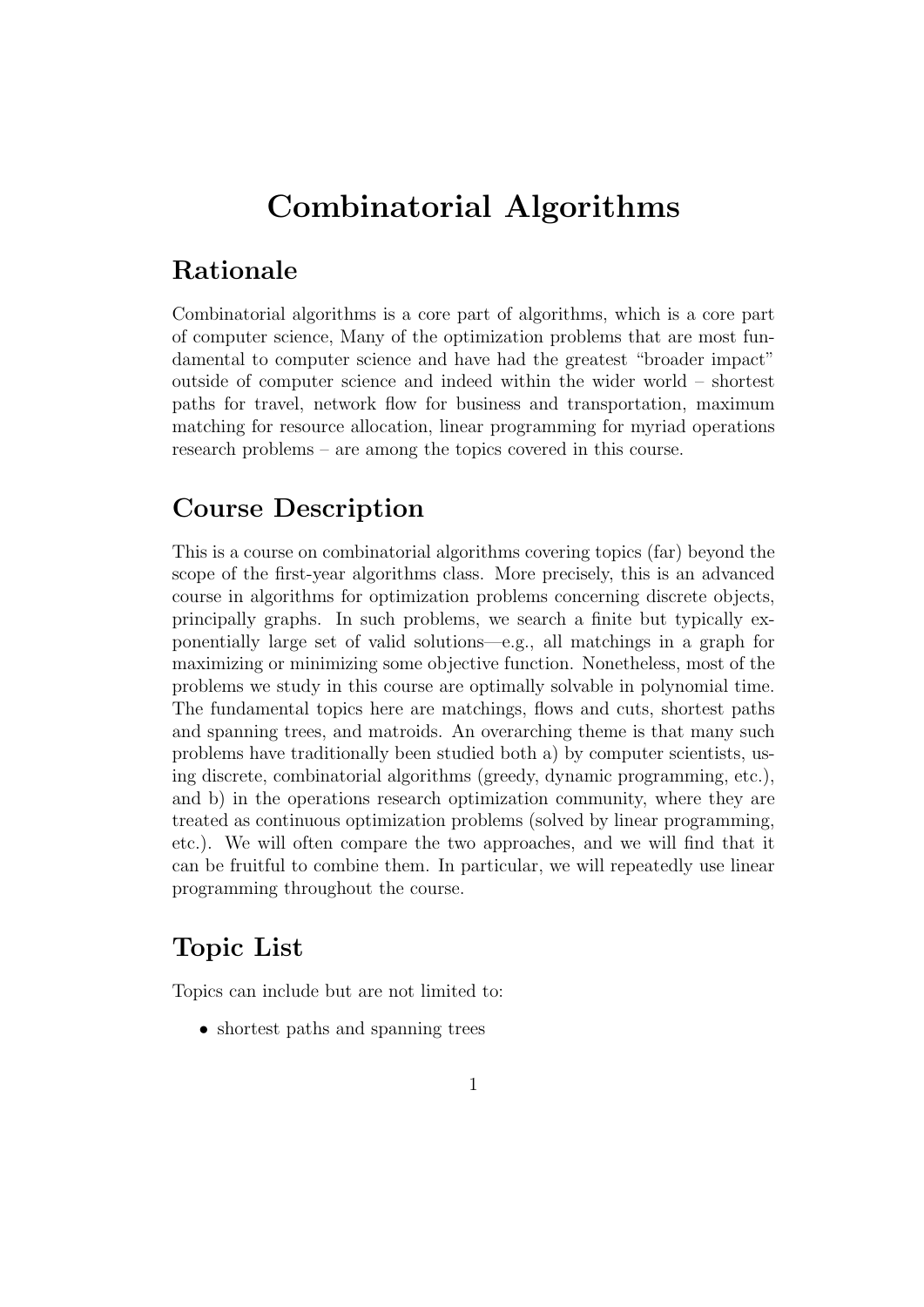- single-source (Dijkstra, Bellman-Ford)
- all-pairs (Floyd-Warshall)
- spanning trees (Prim, Kruskal)
- arborescences (Edmonds)
- NP-Complete extensions (CDS, Steiner, etc.)
- linear programming
	- convex hulls and polyhedra
	- simplex,
	- LP-rounding for approximation
	- duality
	- packing and covering LPs
	- primal-dual method
	- totally unimodular matrices
- convex optimization
	- convex programming
	- Lagrangian duality
	- semi-definite programming
- matchings
	- unweighted bipartite (augmenting paths)
	- weighted bipartite (Hungarian)
	- unweighted non-bipartite (Edmonds)
	- weighted non-bipartite (more Edmonds)
	- NP-Complete extensions (GAP, 3DM, etc.)
- network flows
	- disjoint paths (Menger)
	- $-$  max flow / min cut